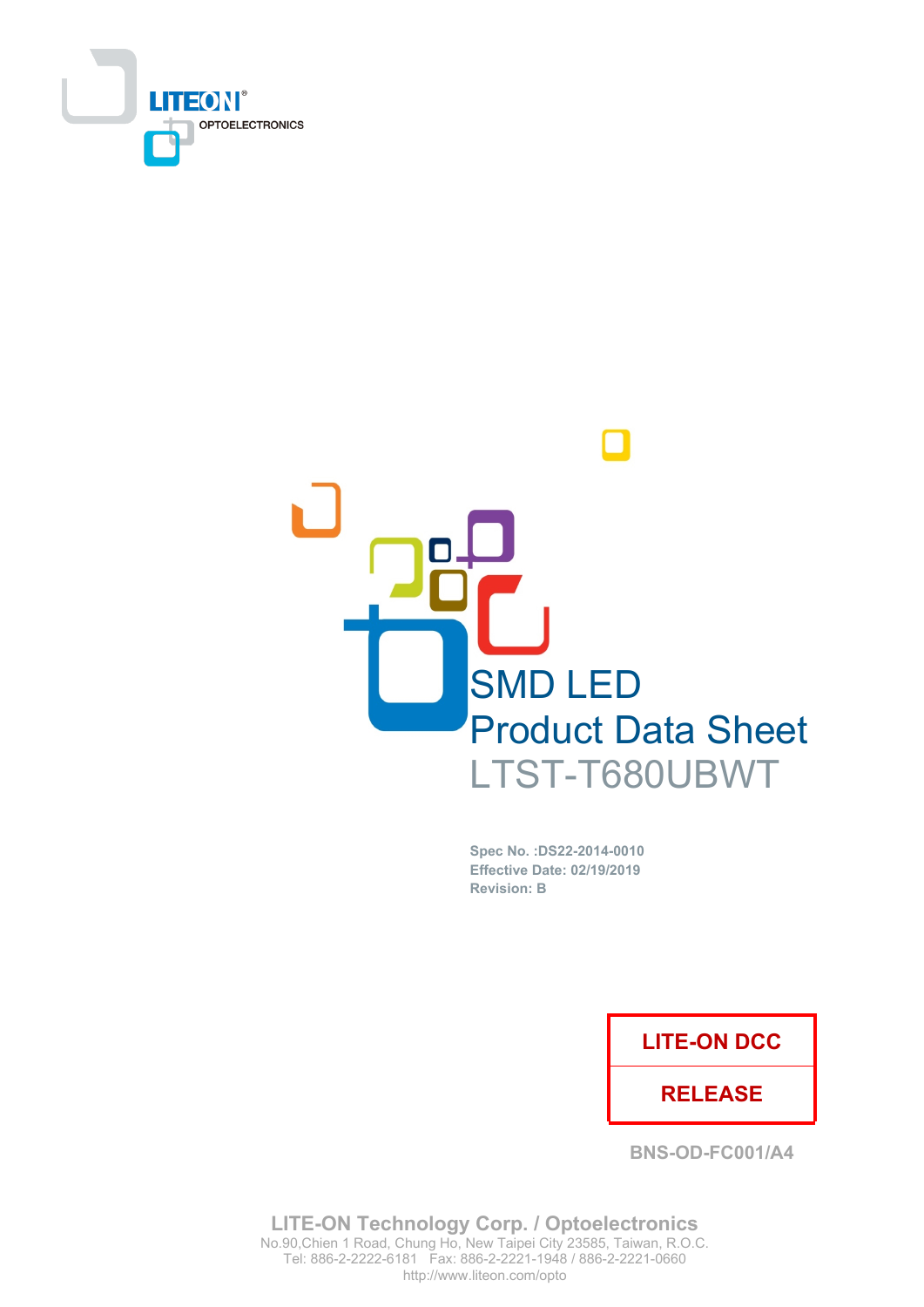

## **SMD LED** LTST-T680UBWT

### 1. Description

SMD LEDs from Lite-On are available in miniature sizes and special configurations for automated PC board assembly and space-sensitive applications. These SMD LEDs are suitable for use in a wide variety of electronic equipment, including cordless and cellular phones, notebook computers, network systems, home appliances, and indoor signboard applications.

### **1.1 Features**

- Meet ROHS  $\blacksquare$
- Package in 8mm tape on 7" diameter reels  $\blacksquare$
- $\blacksquare$ EIA STD package
- I.C. compatible
- Compatible with automatic placement equipment
- Compatible with infrared reflow solder process  $\blacksquare$
- Preconditioning: accelerate to JEDEC level 3

### **1.2 Applications**

- Telecommunication, Office automation, home appliances,  $\blacksquare$ industrial equipment
- Status indicator
- Signal and Symbol Luminary
- Front panel backlighting  $\blacksquare$

### **2. Package Dimensions**







| Part No.      | <b>Lens Color</b> | <b>Source Color</b> |
|---------------|-------------------|---------------------|
| LTST-T680UBWT | Diffused          | InGaN Blue          |

Notes:

- $\mathbf{1}$ . All dimensions are in millimeters.
- $2.$ Tolerance is  $\pm 0.2$  mm (.008") unless otherwise noted.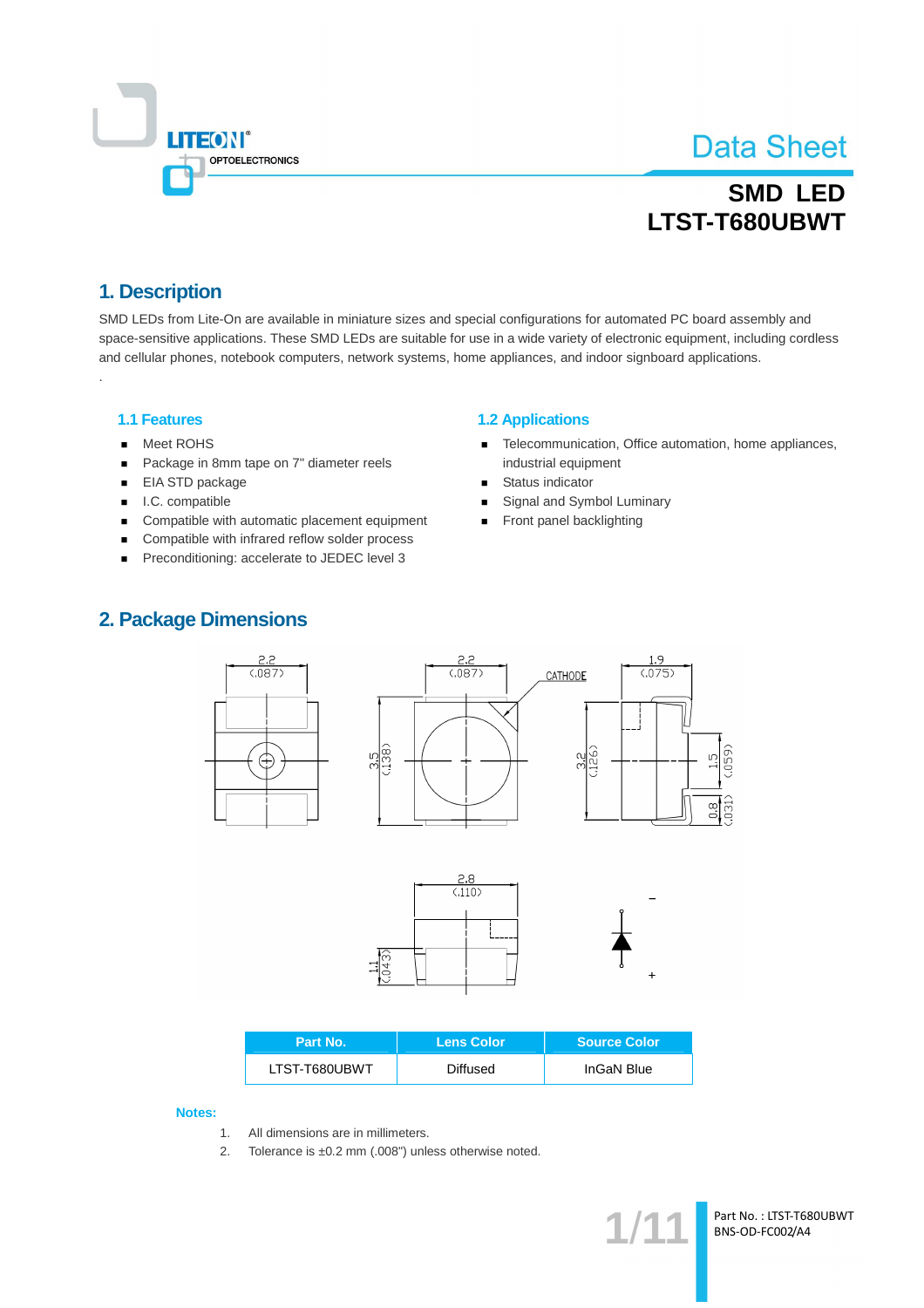

## **SMD LED** LTST-T680UBWT

### **3. Rating and Characteristics**

### 3.1 Absolute Maximum Ratings at Ta=25°C

| <b>Parameter</b>                                                    | LTST-T680UBWT     | <b>Unit</b> |  |
|---------------------------------------------------------------------|-------------------|-------------|--|
| <b>Power Dissipation</b>                                            | 102               | mW          |  |
| <b>Peak Forward Current</b><br>(1/10 Duty Cycle, 0.1ms Pulse Width) | 100               | mA          |  |
| <b>DC Forward Current</b>                                           | mA<br>30          |             |  |
| <b>Operating Temperature Range</b>                                  | $-40C$ to $+85C$  |             |  |
| Storage Temperature Range                                           | $-40C$ to + 100°C |             |  |

### 3.2 Suggest IR Reflow Condition for Pb Free Process:



IR-Reflow Soldering Profile for lead free soldering (Acc. to J-STD-020B)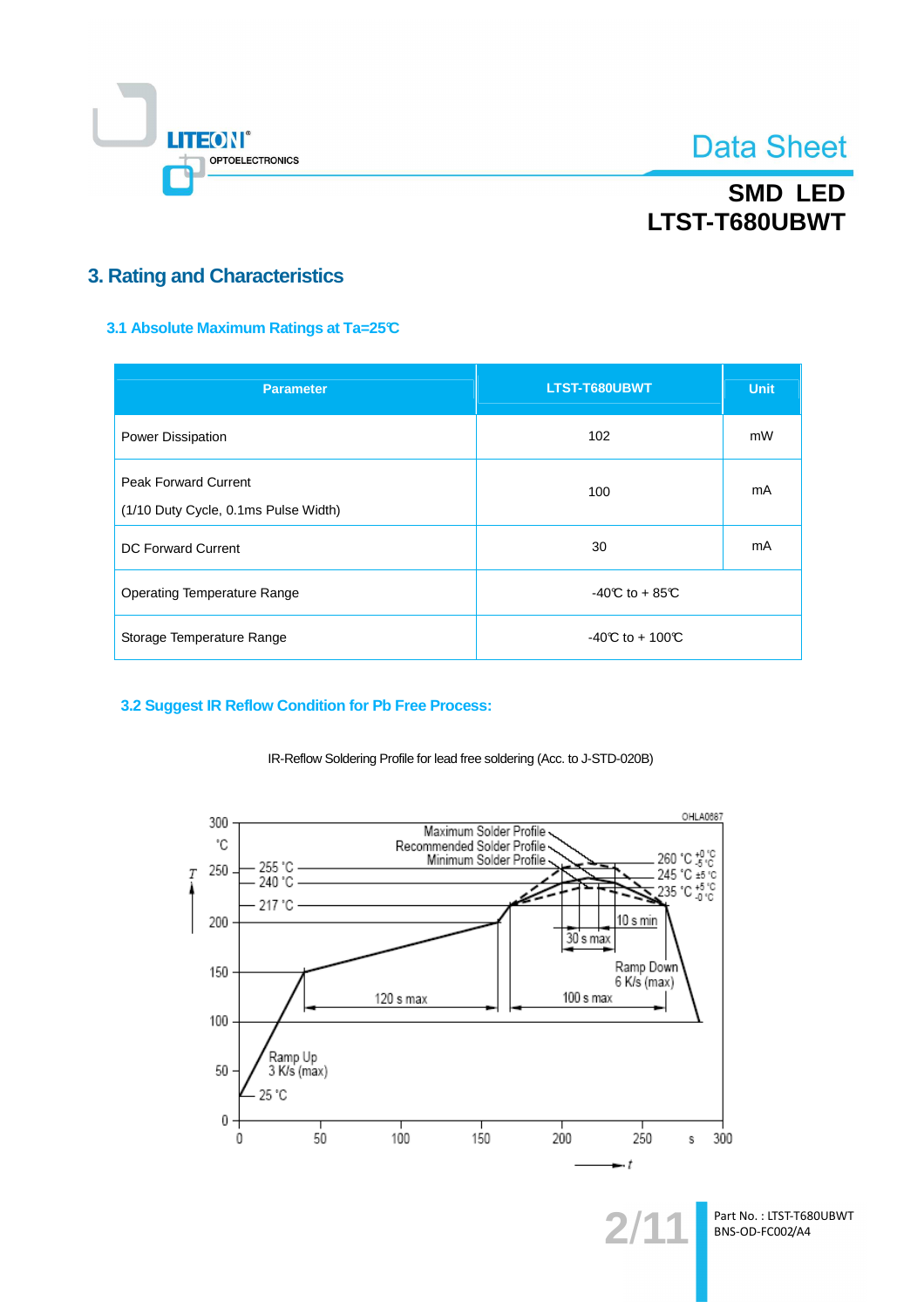

## **SMD LED** LTST-T680UBWT

### 3.3 Electrical / Optical Characteristics at Ta=25°C

| <b>Parameter</b>         | <b>Symbol</b>   | Part No.<br>LTST- | Min.                     | Typ.                     | Max.                     | <b>Unit</b> | <b>Test</b><br><b>Condition</b> |
|--------------------------|-----------------|-------------------|--------------------------|--------------------------|--------------------------|-------------|---------------------------------|
| Luminous Intensity       | IV              | T680UBWT          | 280.0                    | $\overline{\phantom{a}}$ | 710.0                    | mcd         | $IF = 20mA$<br>Note 1           |
| Viewing Angle            | $2\theta_{1/2}$ | T680UBWT          |                          | 120                      |                          | deg         | Note 2 (Fig.5)                  |
| Peak Emission Wavelength | λP              | T680UBWT          |                          | 468                      | $\overline{\phantom{0}}$ | nm          | Measurement<br>@Peak (Fig.1)    |
| Dominant Wavelength      | λd              | T680UBWT          | 465                      | $\overline{\phantom{a}}$ | 475                      | nm          | $IF = 20mA$<br>Note 3           |
| Spectral Line Half-Width | Δλ              | T680UBWT          | $\overline{\phantom{a}}$ | 20                       | $\blacksquare$           | nm          |                                 |
| <b>Forward Voltage</b>   | <b>VF</b>       | T680UBWT          | 2.6                      | $\overline{\phantom{a}}$ | 3.4                      | $\vee$      | $IF = 20mA$                     |
| <b>Reverse Current</b>   | IR.             | T680UBWT          | $\overline{\phantom{a}}$ | $\overline{\phantom{a}}$ | 10                       | μA          | $VR = 5V$<br>Note 4             |

#### Notes:

- 1. Luminous intensity is measured with a light sensor and filter combination that approximates the CIE eye-response curve
- 2. 01/2 is the off-axis angle at which the luminous intensity is half the axial luminous intensity.
- 3. The dominant wavelength,  $\lambda$ d is derived from the CIE chromaticity diagram and represents the single wavelength which defines the color of the device.
- 4. Reverse voltage (VR) condition is applied to IR test only. The device is not designed for reverse operation.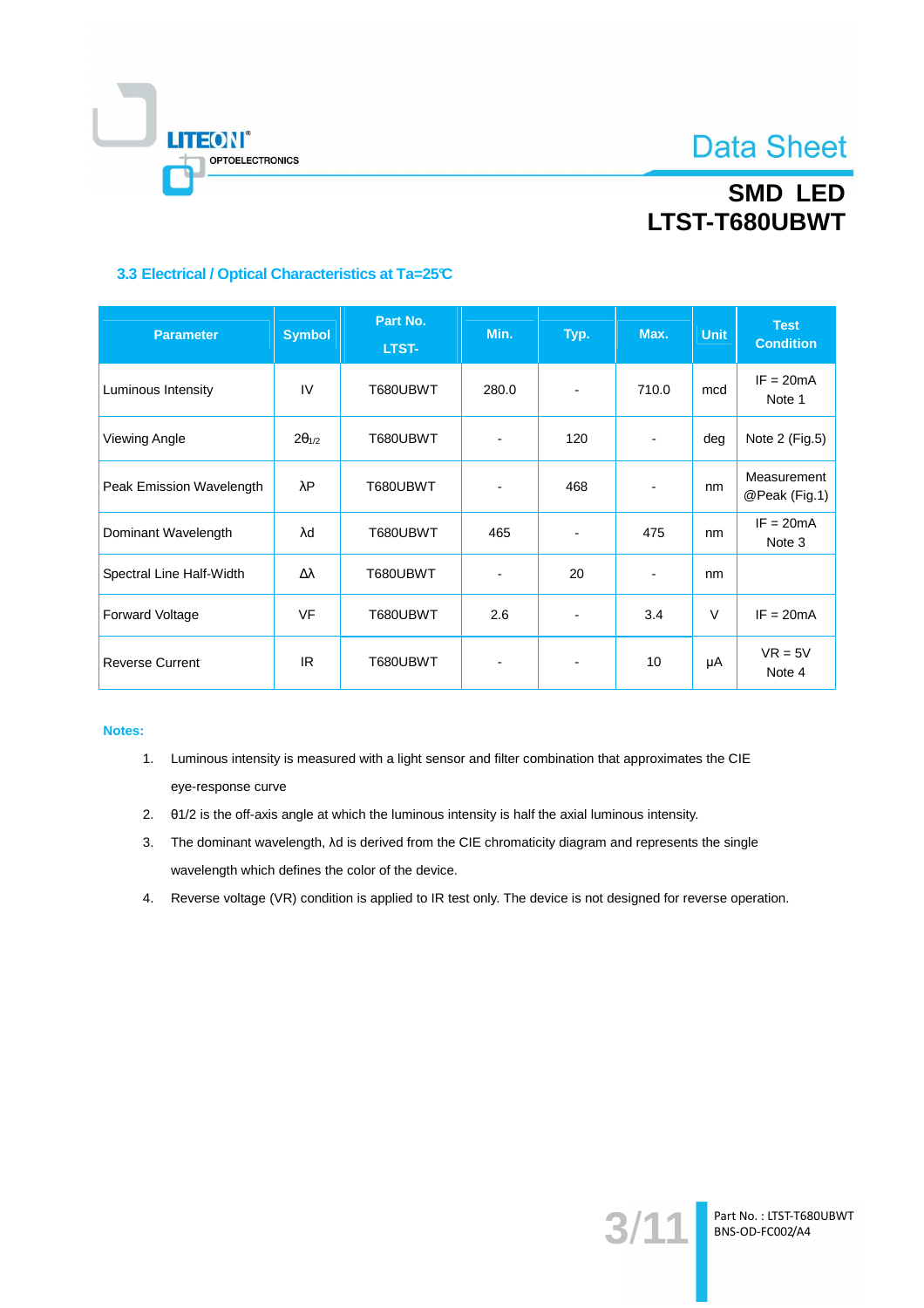

## **SMD LED** LTST-T680UBWT

### 4. Bin Rank

### $\blacksquare$  Vf Rank

| <b>Forward Voltage</b> |      | <b>Unit: V @20mA</b> |
|------------------------|------|----------------------|
| <b>Bin Code</b>        | Min. | Max.                 |
| D <sub>6</sub>         | 2.6  | 2.8                  |
| D7                     | 2.8  | 3.0                  |
| D <sub>8</sub>         | 3.0  | 3.2                  |
| D <sub>9</sub>         | 3.2  | 3.4                  |

Tolerance on each Forward Voltage bin is +/-0.1 volt

### ■ IV Rank

| <b>Luminous Intensity</b> |       | Unit: mcd @20mA |  |
|---------------------------|-------|-----------------|--|
| <b>Bin Code</b>           | Min.  | Max.            |  |
| Τ1                        | 280.0 | 355.0           |  |
| T <sub>2</sub>            | 355.0 | 450.0           |  |
| U1                        | 450.0 | 560.0           |  |
| U2                        | 560.0 | 710.0           |  |

Tolerance on each Intensity bin is +/-11%

### $\blacksquare$  Wd Rank

| <b>Dominant Wavelength</b> |       | Unit: $nm@20mA$ |
|----------------------------|-------|-----------------|
| <b>Bin Code</b>            | Min.  | Max.            |
| AC.                        | 465.0 | 470.0           |
| AD                         | 470.0 | 475.0           |

Tolerance for each Dominate Wavelength bin is +/- 1nm

 $4/1$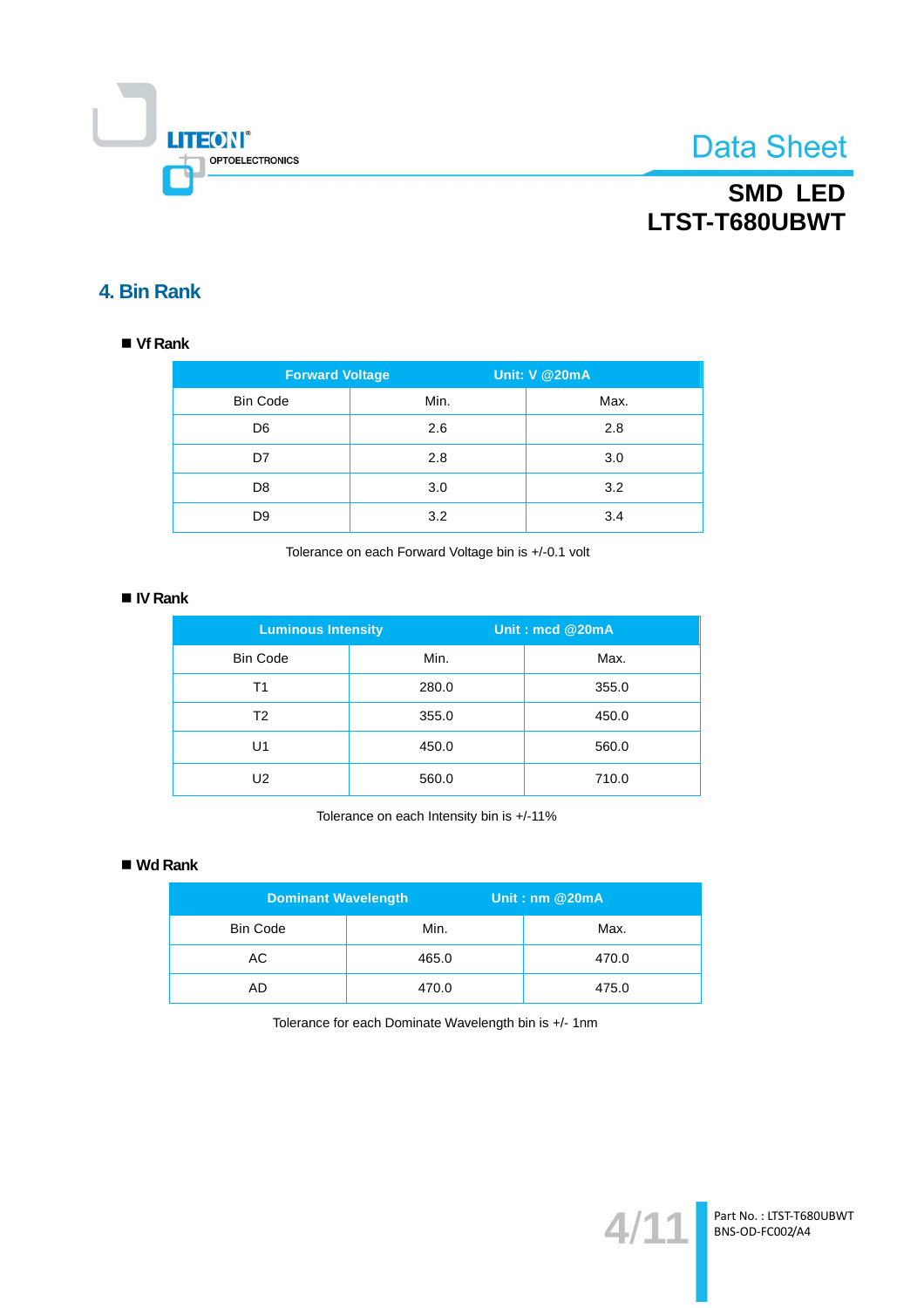

## **SMD LED** LTST-T680UBWT

### 5. Typical Electrical / Optical Characteristics Curves.

(25°C Ambient Temperature Unless Otherwise Noted)

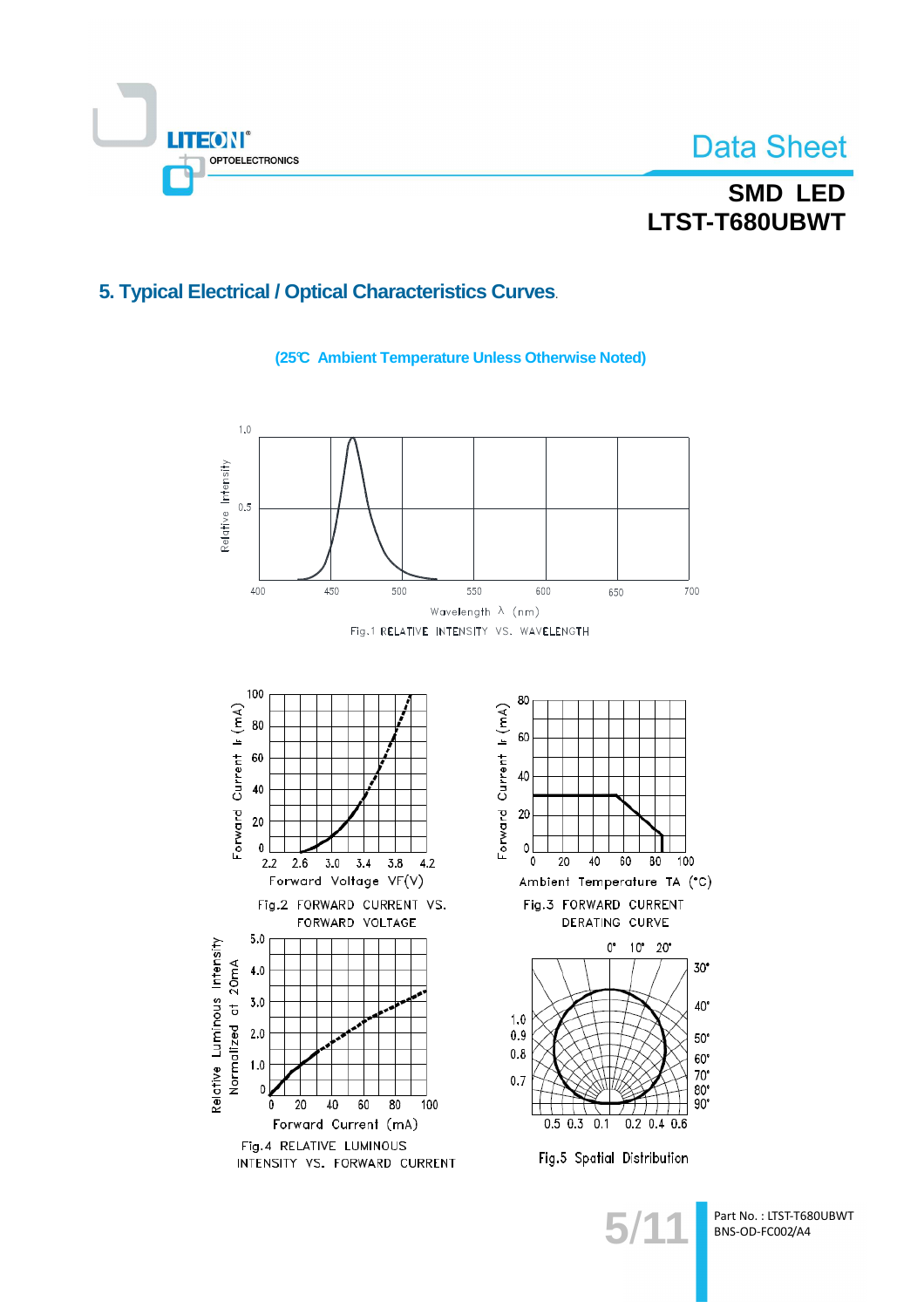

## **SMD LED** LTST-T680UBWT

### **6. User Guide**

#### **6.1 Cleaning**

Do not use unspecified chemical liquid to clean LED they could harm the package. If cleaning is necessary, immerse the LED in ethyl alcohol or isopropyl alcohol at normal temperature for less one minute.

#### 6.2 Recommend Printed Circuit Board Attachment Pad

Infrared / vapor phase

**Reflow Soldering** 



### **6.3 Package Dimensions of Tape And Reel**



#### Note:

1. All dimensions are in millimeters (inches).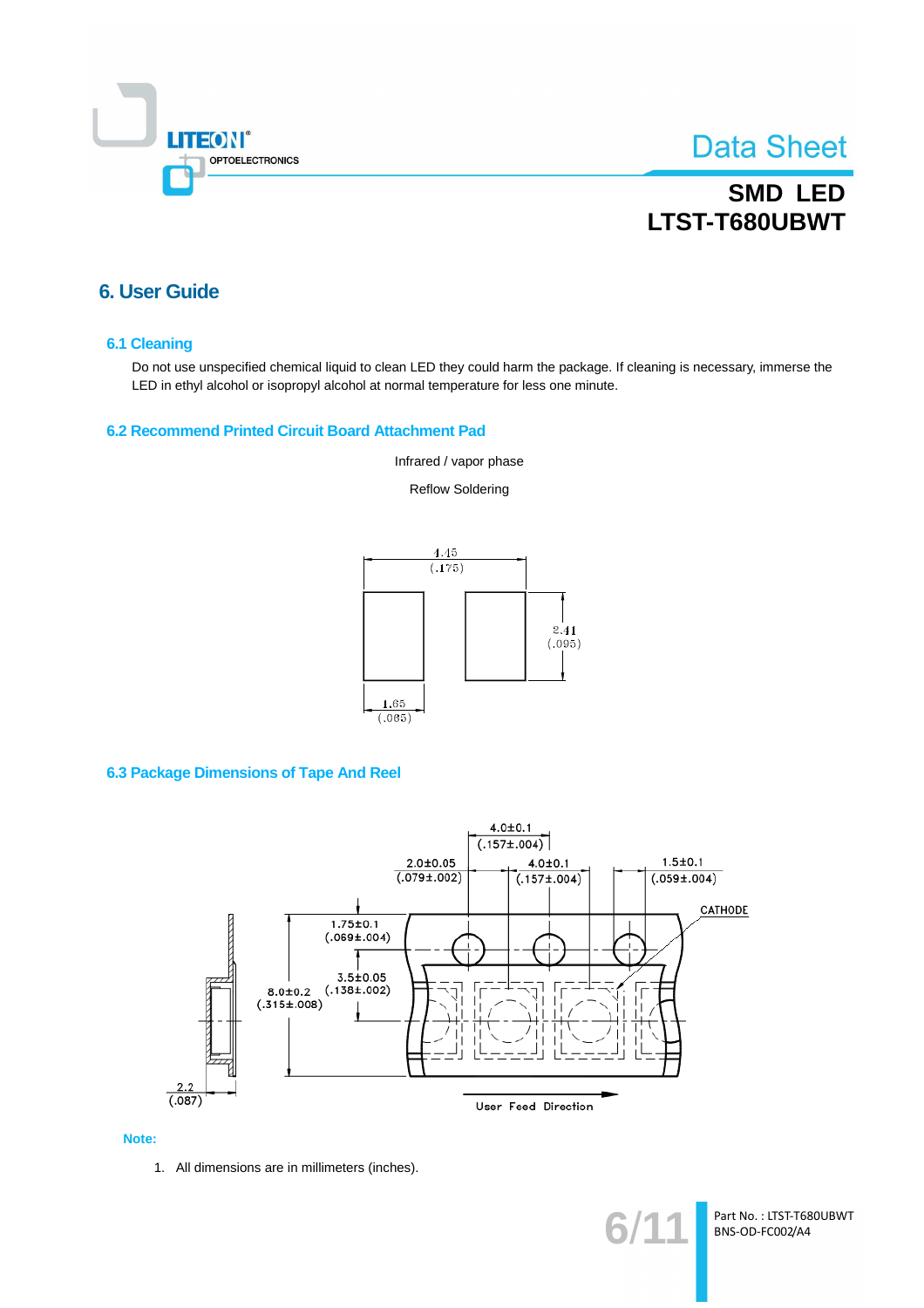

## **SMD LED** LTST-T680UBWT

### **6.4 Package Dimensions of Reel**



### Notes:

- 1. Empty component pockets sealed with top cover tape.
- 2. 7 inch reel 2000 pieces per reel.
- 3. The maximum number of consecutive missing lamps is two.
- 4. In accordance with ANSI/EIA 481 specifications.

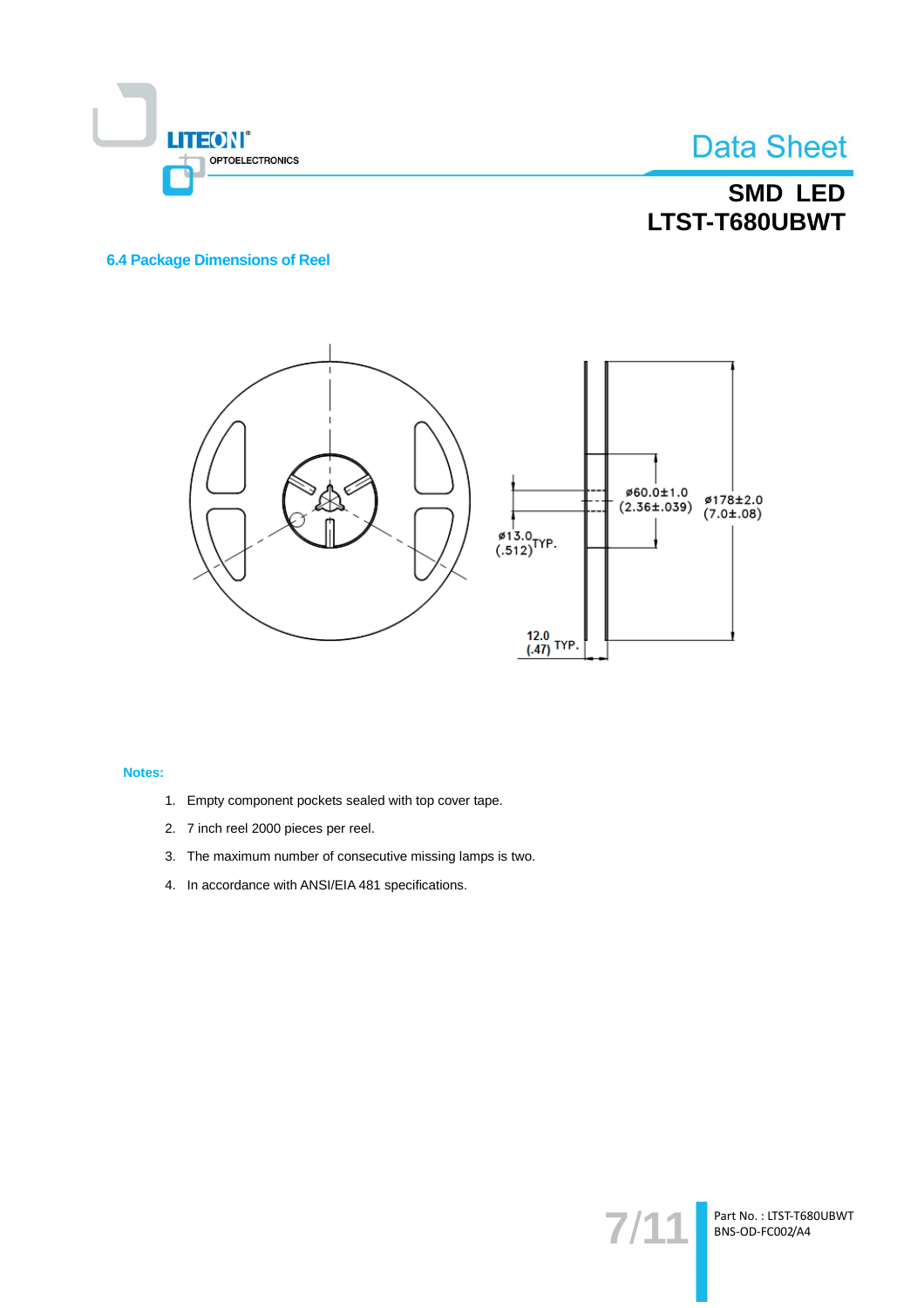

## **SMD LED** LTST-T680UBWT

### **7. Cautions**

### **7.1 Application**

The LEDs described here are intended to be used for ordinary electronic equipment (such as office equipment, communication equipment and household applications).Consult Liteon's Sales in advance for information on applications in which exceptional reliability is required, particularly when the failure or malfunction of the LEDs may directly jeopardize life or health (such as in aviation, transportation, traffic control equipment, medical and life support systems and safety devices).

#### **7.2 Storage**

The package is sealed:

The LEDs should be stored at 30°C or less and 70%RH or less. And the LEDs are limited to use within one year, while the LEDs is packed in moisture-proof package with the desiccants inside.

The package is opened:

The storage ambient for the LEDs should not exceed 30°C temperature and 60% relative humidity.

It is recommended that LEDs out of their original packaging are IR-reflowed within 168hrs.

For extended storage out of their original packaging, it is recommended that the LEDs be stored in a sealed container with appropriate desiccant, or in a desiccators with nitrogen ambient.

LEDs stored out of their original packaging for more than 168hrs should be baked at about 60 °C for at least 48 hours before solder assembly.

### 7.3 Cleaning

Use alcohol-based cleaning solvents such as isopropyl alcohol to clean the LED if necessary.

### **7.4 Soldering**

Recommended soldering conditions:

| <b>Reflow soldering</b> |                               | <b>Soldering iron</b> |                 |  |
|-------------------------|-------------------------------|-----------------------|-----------------|--|
| Pre-heat                | 150~200°C                     | Temperature           | 300℃ Max.       |  |
| <b>Pre-heat time</b>    | 120 sec. Max.                 | Soldering time        | 3 sec. Max.     |  |
| Peak temperature        | 260℃ Max.                     |                       | (one time only) |  |
| Soldering time          | 10 sec. Max. (Max. two times) |                       |                 |  |

#### **Notes:**

Because different board designs use different number and types of devices, solder pastes, reflow ovens, and circuit boards, no single temperature profile works for all possible combinations.

However, you can successfully mount your packages to the PCB by following the proper guidelines and PCB-specific characterization

LITE-ON Runs both component-level verification using in-house KYRAMX98 reflow chambers and board-level assembly. The results of this testing are verified through post-reflow reliability testing.Profiles used at LITE-ON are based on JEDEC standards to ensure that all packages can be successfully and reliably surface mounted.

Figure on page3 shows a sample temperature profile compliant to JEDEC standards. You can use this example as a generic target to set up your reflow process. You should adhere to the JEDEC profile limits as well as specifications and recommendations from the solder paste manufacturer to avoid damaging the device and create a reliable solder joint.

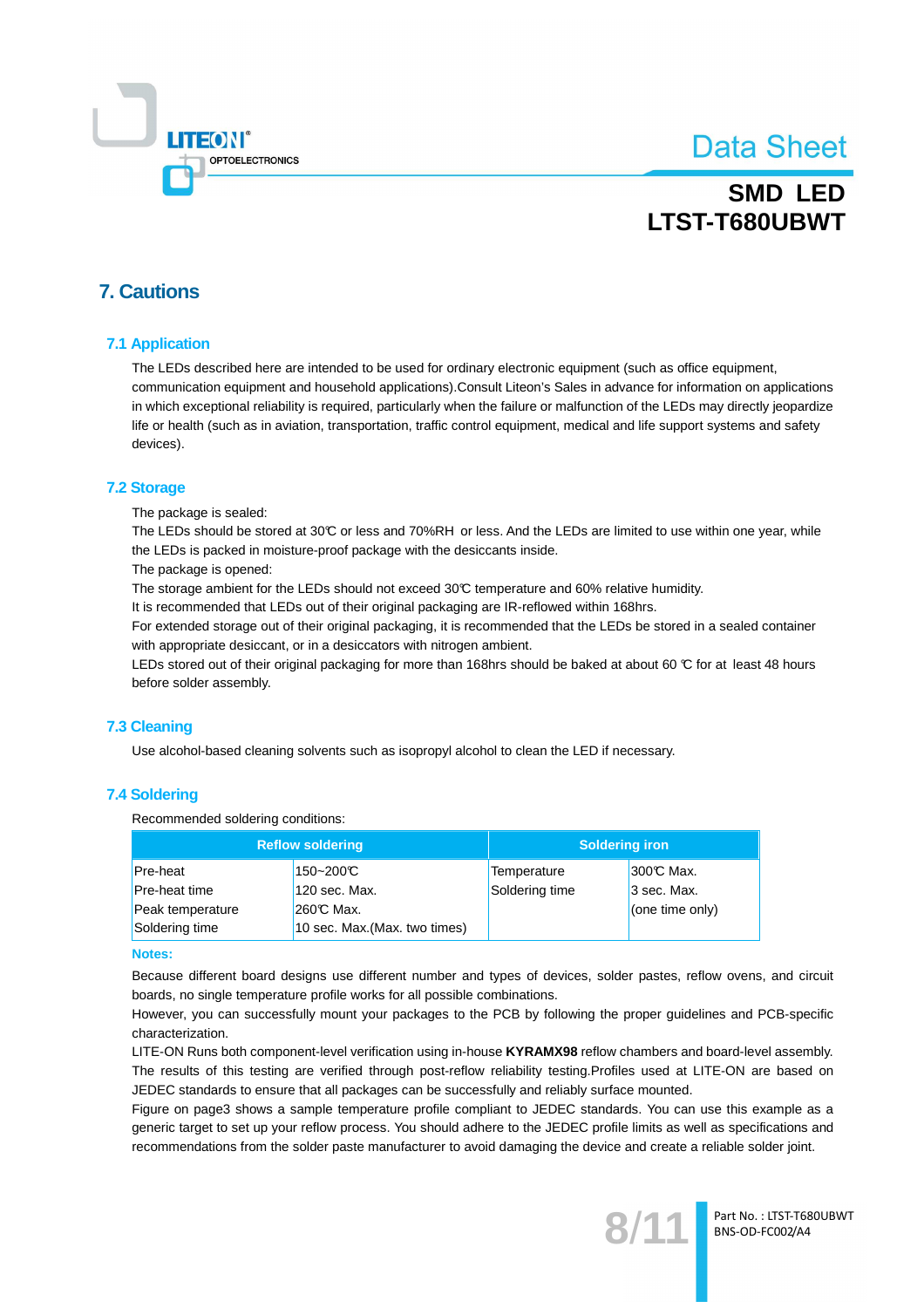

## **SMD LED** LTST-T680UBWT

### **7.5 Drive Method**

A LED is a current-operated device. In order to ensure intensity uniformity on multiple LEDs connected in parallel in an application, it is recommended that a current limiting resistor be incorporated in the drive circuit, in series with each LED as shown in Circuit A below.







**Circuit model B** 

- (A) Recommended circuit.
- (B) The brightness of each LED might appear different due to the differences in the I-V characteristics of those LEDs.

### 7.6 ESD (Electrostatic Discharge)

Static Electricity or power surge will damage the LED. Suggestions to prevent ESD damage:

- $\blacksquare$ Use of a conductive wrist band or anti-electrostatic glove when handling these LEDs.
- $\blacksquare$ All devices, equipment, and machinery must be properly grounded.
- Work tables, storage racks, etc. should be properly grounded.  $\blacksquare$
- $\blacksquare$ Use ion blower to neutralize the static charge which might have built up on surface of the LED's plastic lens as a result of friction between LEDs during storage and handling.

ESD-damaged LEDs will exhibit abnormal characteristics such as high reverse leakage current, low forward voltage, or " no lightup " at low currents.

To verify for ESD damage, check for "lightup " and Vf of the suspect LEDs at low currents.

The Vf of "good " LEDs should be >2.0V@0.1mA for InGaN product and >1.4V@0.1mA for AlInGaP product.

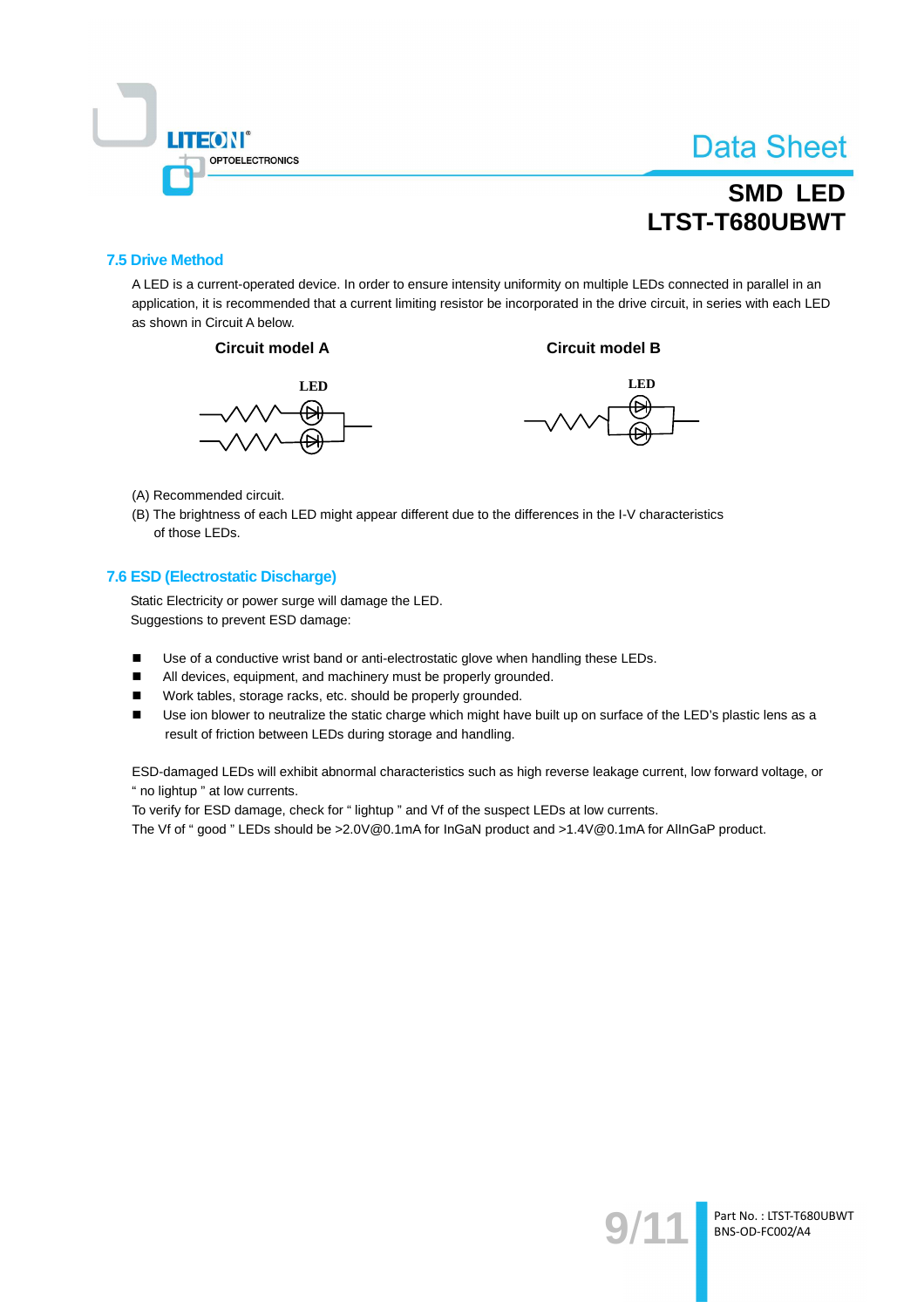

## **SMD LED** LTST-T680UBWT

### **8. Reliability Test**

| No. | <b>Test item</b>                    | <b>Test condition</b>                                                                         | <b>Reference standard</b> |
|-----|-------------------------------------|-----------------------------------------------------------------------------------------------|---------------------------|
| 1   | Resistance to soldering heat        | Tsld = $260C$ , 10sec.<br>3 times                                                             | JEITA ED-4701 300 301     |
| 2   | Solderability                       | Tsld= $245 \pm 5C$<br>(Lead Free Solder, Coverage ≥ 95% of the<br>dipped surface)             | JEITA ED-4701 300 303     |
| 3   | <b>Thermal Shock</b>                | $85 \pm 5$ °C ~ -30°C $\pm 5$ °C<br>30 <sub>min</sub><br>30 <sub>min</sub><br>100cycles       | JEITA ED-4701 300 307     |
| 4   | Temperature Cycle                   | $-55C \sim 25C \sim 100C \sim 25C$<br>30min<br>5min<br>30min<br>5 <sub>min</sub><br>100cycles | JEITA ED-4701 100 105     |
| 5   | <b>High Temperature Storage</b>     | 100°C<br>1000hrs                                                                              | JEITA ED-4701 200 201     |
| 6   | Low Temperature Storage             | $-55C$<br>1000hrs                                                                             | JEITA ED-4 701 200 202    |
| 7   | <b>Temperature Humidity Storage</b> | 60°C/90%RH 300hrs                                                                             | JEITA ED-4701 100 103     |
| 8   | Room temp life test                 | 25°C, IF: Typical Current, 1000 hrs                                                           |                           |

### 9. Others

The appearance and specifications of the product may be modified for improvement without prior notice.